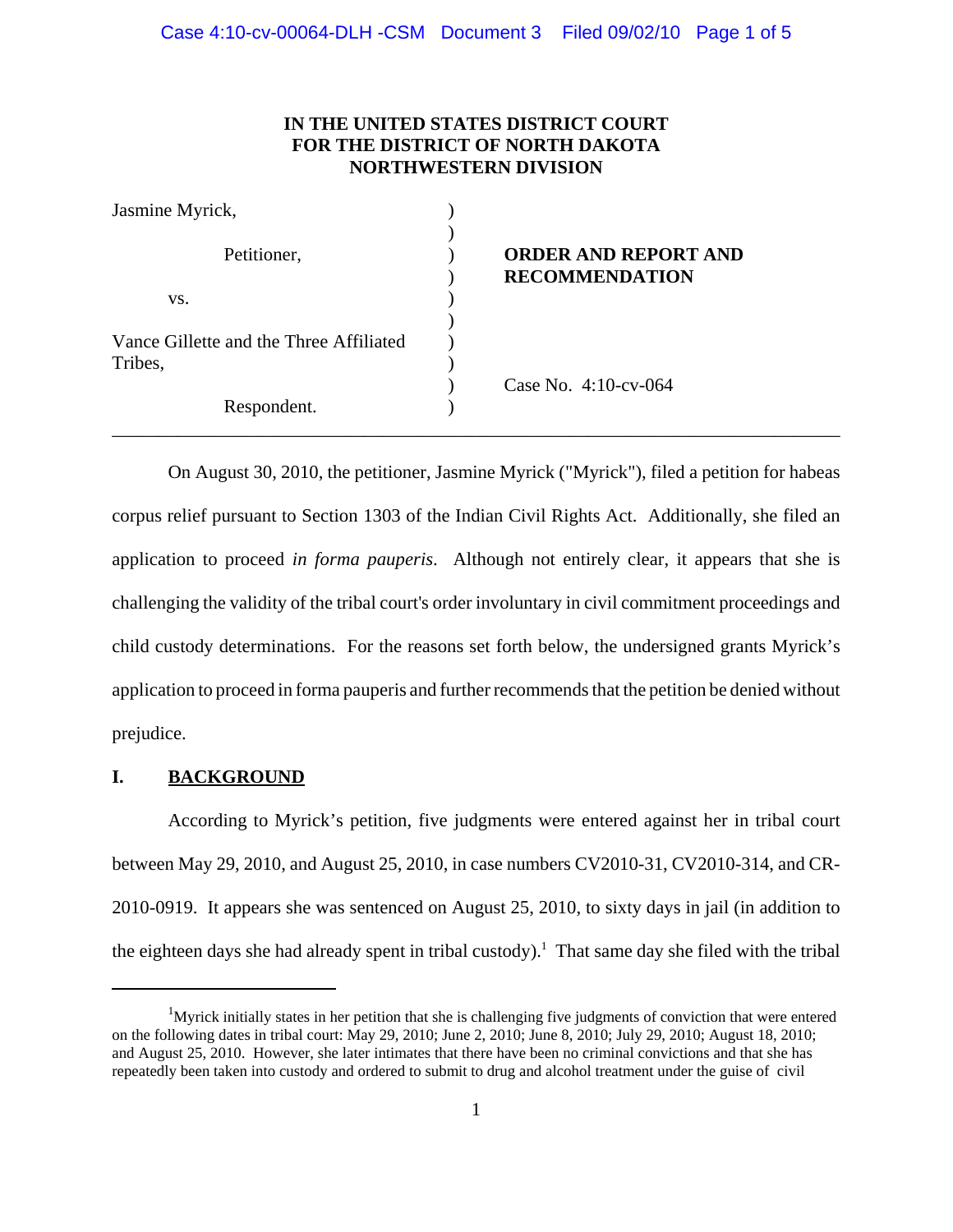#### Case 4:10-cv-00064-DLH -CSM Document 3 Filed 09/02/10 Page 2 of 5

court a "Motion to Vacate orders for Treatment and Orders Custody in case #CV2010-301" along with a "Demand for Change of Judge on Judge Vance Gillette." See Docket No. 2. In addition, she filed an application for a writ of habeas corpus wherein she asserted that she had been detained by Respondents and ordered to submit drug and alcohol treatment in violation of Tribal law and the Indian Civil Rights Act, 25 U.S.C. § 1302(2) and (8).

In the petition now before this court Myrick contends that she was denied due process by the Respondents to the extent that: (1) she did not receiveproper notice of tribal court hearings and/or involuntary civil commitment proceedings; (2) she was not advised of her rights during tribal court proceedings; (3) the presiding tribal judge was neither neutral nor detached; (3) she was unlawfully seized and held against her will at the New Hope Treatment Center in Minot, North Dakota, where she participated in a court-ordered drug and alcohol treatment program that she contends was not necessary or otherwise warranted under the circumstances; and (4) her children were placed into custody of private third parties without a lawful order. Specifically, she alleges:

[Myrick] has never been served with a copy of the petition and affidavits for involuntary commitment for alcohol and or mental health (unspecified as to one or both in the paperwork) filed with the court on May 28, 2010 so that she could challenge the probable cause, cause the Tribe to meet their burden of proof in the involuntary commitment proceedings and defendant against the allegations contained therein. The Tribal Judge Vance Gillette commingled actions and removed [Myrick's] children without notice to her or their father. She has not been served with any petitions against her to remove custody of her children from her, and she has not been advised of her rights in any of the Tribal proceedings including the involuntary commitment or the criminal arraignment, including her right to obtain independent legal counsel or to have the tribe meet their burden of proof as the judge has been acting ex parte and in the position of prosecutor.

\* \* \*

This is a "political" case as the chief judge Vance Gillette has been acting against the

commitment proceedings. Seeing as her petition does contain references to what appear to be civil cases, the undersigned construes her petition as a challenge the validity of the tribal court's involuntary civil commitment proceedings and child custody orders absent other information.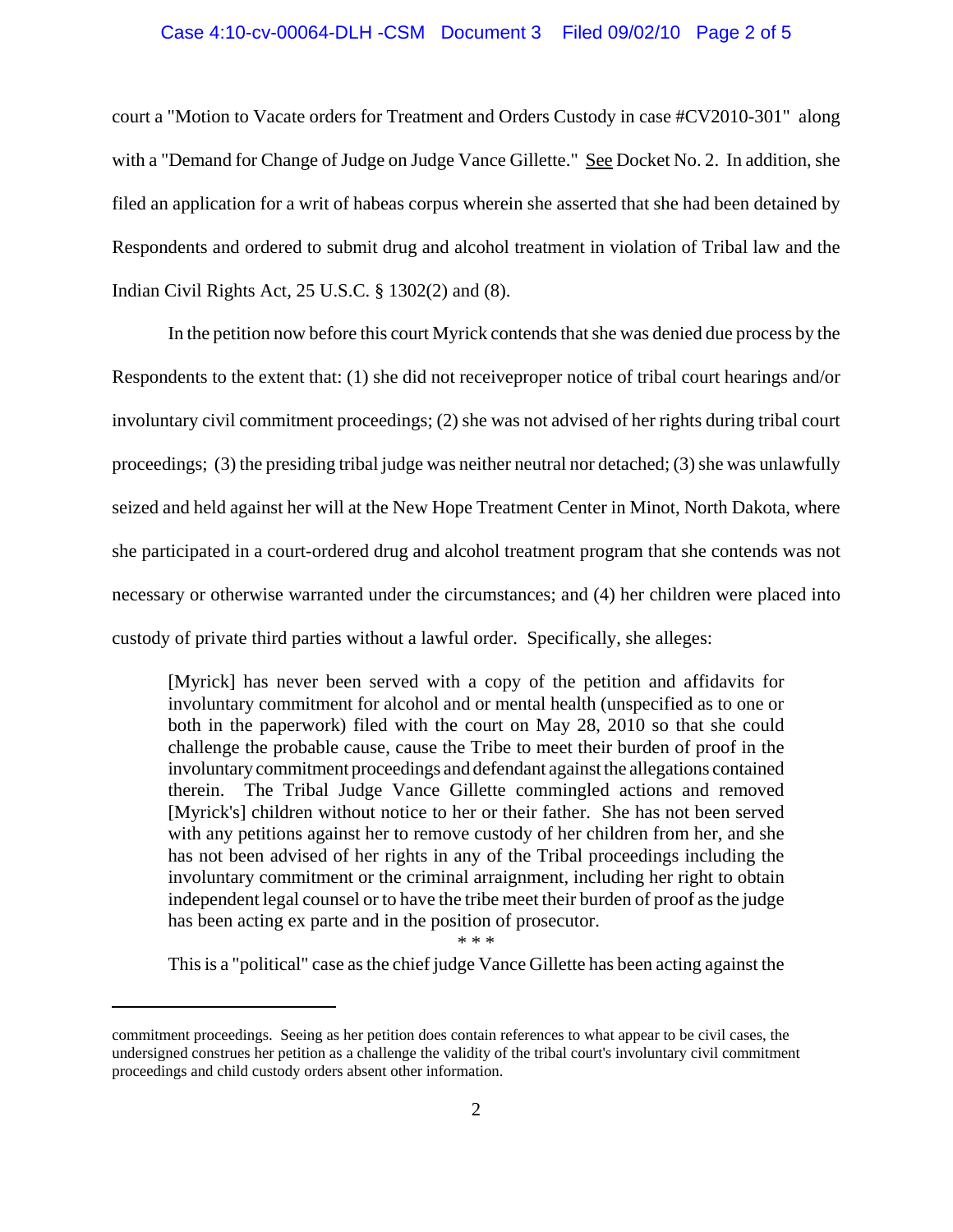Petitioner Jasmine Myrick to politically appease the tribal court Petitioners since they are the aunt and uncle of Mervin Packineau, chairman of the Three Affiliated Tribes Judicial Committee. The Judicial Committee has significant control over the chief judges employment. There has been no attempt to hide the fact that despite the lack of proof in this case the tribal Petitioners have had immediate access and relief from the Chief Judge as evidenced by the orders he has issued against Petitioner Jasmine Myrick. Despite the fact that she was taken into custody of the jail and transported by corrections staff to Trinity Hospital and discharged with recommendations, Tribal agents have continued to violate her liberty by repeated detention orders to force her into treatment despite professional recommendations stating otherwise, further the Tribe and its agents have sentenced her for sixty days in a treatment center despite th lack of proof that she requires that intervention.

(Docket No. 2). She seeks, inter alia, her immediate release from the New Hope Treatment Center

along with an order from this court vacating the tribal court's order "for treatment and custody."

She concedes that she has not petitioned the tribal appellate court for relief. However, she maintains

that requiring her to do so would be an exercise in futility. Specifically, she contends:

The Tribe does have an appellate court for the Three Affiliated Tribes but it does not have jurisdiction to grant habeas relief, there is no other court except the trial court which has refused to assign/docket the case. Further the Appellate court for the Three Affiliated Tribes has not been functioning and Jasmine Myrick will not be able to have a review of her case in a timely manner and certainly not within sixty days.

(Docket No. 2). However, she has presented the court with no evidence or authority to support these

contentions.

### **II. DISCUSSION**

The Indian Civil Rights Act provides: "The privilege of the writ of habeas corpus shall be available to any person in a court of the United States to test the legality of his detention by order of an Indian tribe." 25 U.S.C. § 1303. The Eighth Circuit has held that "as a matter of comity . . . tribal remedies must ordinarily be exhausted before a claim is asserted in federal court under the Indian Civil Rights Act; however, the requirement is not an inflexible one." Necklace v. Tribal Court of Three Affiliated Tribes, 554 F.2d 845, 846 (8th Cir. 1977) (citing Rosebud Sioux Tribe of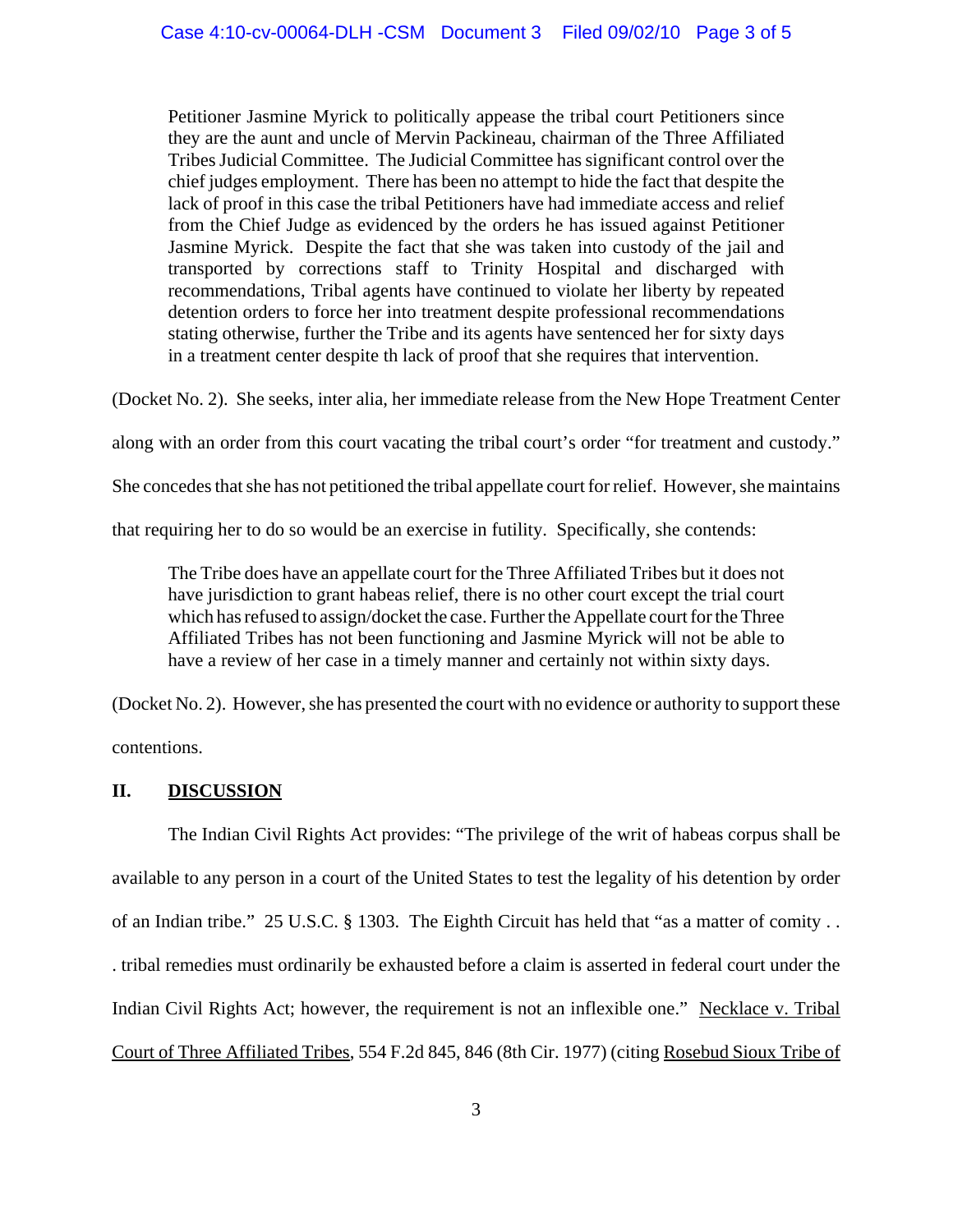#### Case 4:10-cv-00064-DLH -CSM Document 3 Filed 09/02/10 Page 4 of 5

South Dakota v. Driving Hawk, 534 F.2d 98, 101 (8th Cir. 1976); Janis v. Wilson, 521 F.2d 724, 726-27 (8th Cir. 1975); O'Neal v. Cheyenne River Sioux Tribe, 482 F.2d 1140, 1144-48 (8th Cir. 1973)); LaVallie v. Turtle Mountain Tribal Court, 2006 WL 1069704, \*2 (D.N.D. 2006); Donnell v. Red Lake Tribe, 2005 WL 2250767, \*3-4 (D. Minn. 2005). The rationale behind tribal exhaustion is "that Congress is committed to a policy of supporting tribal self-government and selfdetermination." National Farmers Union Ins. Cos. v. Crow Tribe of Indians, 471 U.S. 845, 856 (1985). "Tribal courts play a vital role in tribal self-government, and the Federal Government has consistently encouraged their development." Duncan Energy Co. v. Three Affiliated Tribes of Fort Berthold Reservation, 27 F.3d 1294, 1299 (8th Cir. 1994) (citing Iowa Mutual Ins. Co. v. LaPlante, 480 U.S. 9, 14 (1987)).

In the past, this court has required that persons seeking habeas relief under § 1303 exhaust tribal court remedies prior to seeking habeas relief under § 1303. LaVallie v. Turtle Mountain Tribal Court, supra; Gillette v. Marcellais, 2004 WL 2677268 (D.N.D. 2004). Based on the foregoing, there does not appear to be a basis in this case for bypassing this requirement.<sup>2</sup> The court should therefore require Myrick to exhaust her tribal court remedies by seeking relief from the tribal appellate court.

### **III. CONCLUSION AND RECOMMENDATION**

 The undersigned **GRANTS** Myrick's application to proceed *in forma pauperis* (Docket No. 1*)* and waives her filing fee. The undersigned further recommends that Myrick's petition (Docket No. 3) be **DENIED** without prejudice to a later refiling after available tribal remedies have

<sup>&</sup>lt;sup>2</sup>As an aside, it is also worth noting that "habeas corpus relief under 25 U.S.C. § 1303 is generally not available to challenge the propriety or wisdom of a tribal court's decision in a child custody dispute." Azure-Lone Fight v. Cain, 317 F. Supp. 2d 1148, 1150 (D.N.D. 2004).